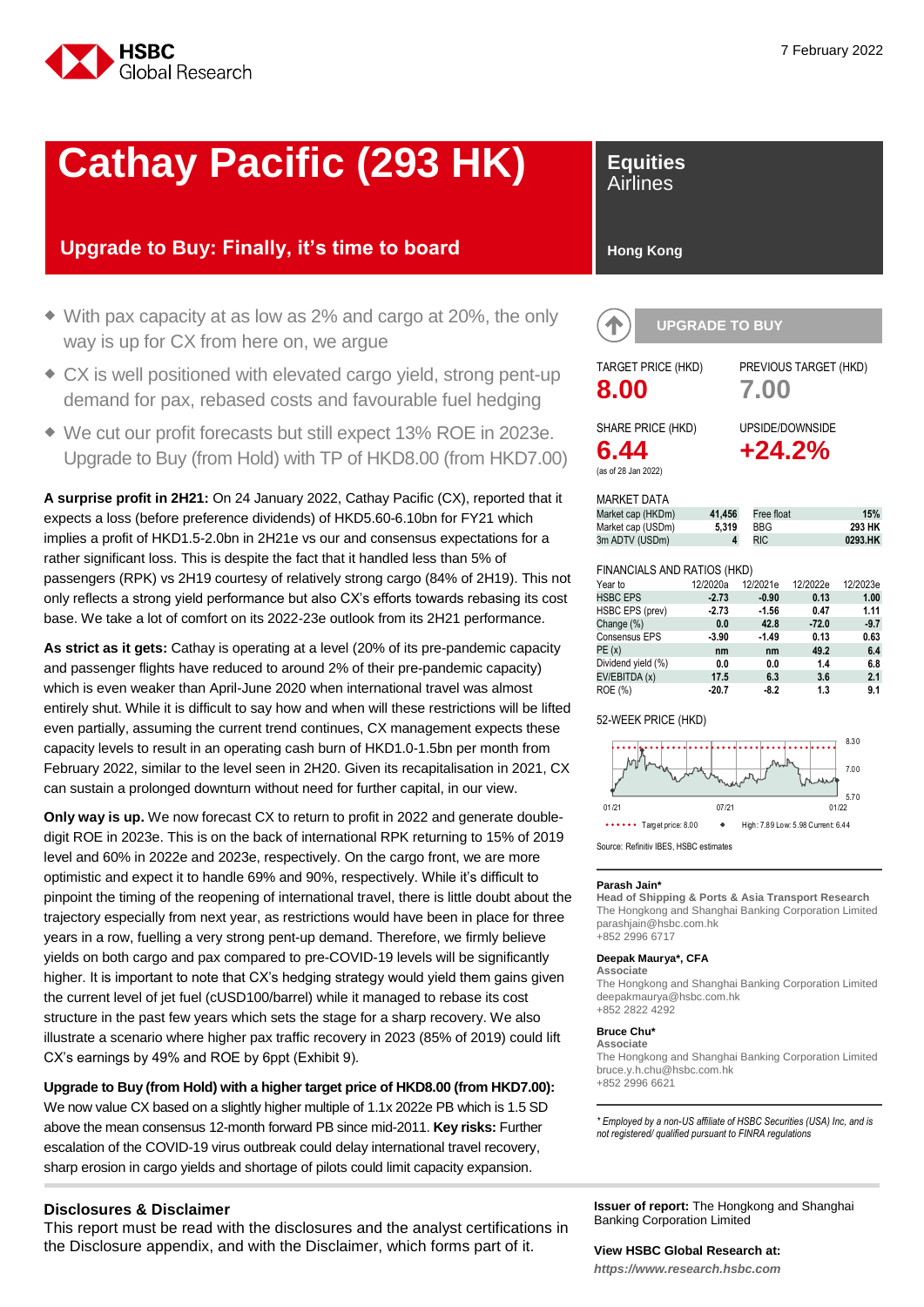

### **Financials & valuation: Cathay Pacific <b>Buy Buy Buy Buy Buy Buy Buy Buy Buy Buy Buy Buy Buy Buy Buy Buy Buy Buy Buy Buy Buy Buy Buy Buy Buy Buy Buy Buy Buy Buy B**

#### **Financial statements**

| Year to                      | 12/2020a  | 12/2021e  | 12/2022e  | 12/2023e  |
|------------------------------|-----------|-----------|-----------|-----------|
| Profit & loss summary (HKDm) |           |           |           |           |
| Revenue                      | 46,934    | 45,417    | 60,362    | 103,593   |
| <b>EBITDA</b>                | 4,906     | 13,442    | 19,678    | 22,616    |
| Depreciation & amortisation  | $-14,599$ | $-13,099$ | $-13,270$ | $-13,537$ |
| Operating profit/EBIT        | $-9,693$  | 343       | 6,408     | 9,079     |
| Net interest                 | $-2,895$  | $-2,445$  | $-2,222$  | $-1,891$  |
| PBT                          | $-22.321$ | $-6,183$  | 1.948     | 7,923     |
| <b>HSBC PBT</b>              | $-13,870$ | $-5,280$  | 1,948     | 7,923     |
| Taxation                     | 674       | 150       | $-502$    | $-863$    |
| Net profit                   | $-21.876$ | $-6,619$  | 842       | 6,457     |
| HSBC net profit              | $-14,083$ | $-5,761$  | 842       | 6,457     |
| Cash flow summary (HKDm)     |           |           |           |           |
| Cash flow from operations    | $-8,696$  | 6,018     | 14,949    | 22,196    |
| Capex                        | $-5,418$  | $-3,374$  | $-1,523$  | $-1,675$  |
| Cash flow from investment    | $-11,758$ | $-3.374$  | $-1,523$  | $-1,372$  |
| <b>Dividends</b>             | $\Omega$  | 0         | $-708$    | 130       |
| Change in net debt           | $-8.608$  | $-4.938$  | $-14,841$ | $-23,105$ |
| FCF equity                   | $-14,114$ | 2,643     | 13,427    | 20,522    |
| Balance sheet summary (HKDm) |           |           |           |           |
| Intangible fixed assets      | 15,061    | 15,381    | 15,740    | 16,142    |
| Tangible fixed assets        | 131,925   | 121,880   | 109,774   | 97,509    |
| <b>Current assets</b>        | 27.567    | 34.670    | 40.232    | 55,913    |
| Cash & others                | 19,341    | 27,447    | 31,716    | 42,249    |
| <b>Total assets</b>          | 204,574   | 198,774   | 190,352   | 194,604   |
| Operating liabilities        | 38.184    | 35.250    | 37.264    | 47,500    |
| Gross debt                   | 93,129    | 96,297    | 85,725    | 73,152    |
| Net debt                     | 73,788    | 68,850    | 54,009    | 30,904    |
| Shareholders' funds          | 73,257    | 67,223    | 67,357    | 73,944    |
| Invested capital             | 117,028   | 109,234   | 96,766    | 79,816    |
|                              |           |           |           |           |

## **Ratio, growth and per share analysis**

| Year to                     | 12/2020a  | 12/2021e | 12/2022e | 12/2023e |
|-----------------------------|-----------|----------|----------|----------|
| Y-o-y % change              |           |          |          |          |
| Revenue                     | $-56.1$   | $-3.2$   | 32.9     | 71.6     |
| <b>EBITDA</b>               | $-73.6$   | 174.0    | 46.4     | 14.9     |
| Operating profit            | $-371.5$  |          | 1770.8   | 41.7     |
| <b>PBT</b>                  | $-1140.6$ |          |          | 306.7    |
| <b>HSBC EPS</b>             | $-793.5$  |          |          | 666.6    |
| Ratios (%)                  |           |          |          |          |
| Revenue/IC (x)              | 0.4       | 0.4      | 0.6      | 1.2      |
| <b>ROIC</b>                 | $-8.4$    | 0.3      | 6.2      | 10.3     |
| <b>ROE</b>                  | $-20.7$   | $-8.2$   | 1.3      | 9.1      |
| <b>ROA</b>                  | $-10.3$   | $-3.0$   | 0.7      | 3.7      |
| EBITDA margin               | 10.5      | 29.6     | 32.6     | 21.8     |
| Operating profit margin     | $-20.7$   | 0.8      | 10.6     | 8.8      |
| EBITDA/net interest (x)     | 1.7       | 5.5      | 8.9      | 12.0     |
| Net debt/equity             | 100.7     | 102.4    | 80.2     | 41.8     |
| Net debt/EBITDA (x)         | 15.0      | 5.1      | 2.7      | 1.4      |
| CF from operations/net debt |           | 8.7      | 27.7     | 71.8     |
| Per share data (HKD)        |           |          |          |          |
| EPS Rep (diluted)           | $-4.24$   | $-1.03$  | 0.13     | 1.00     |
| <b>HSBC EPS (diluted)</b>   | $-2.73$   | $-0.90$  | 0.13     | 1.00     |
| <b>DPS</b>                  | 0.00      | 0.00     | 0.09     | 0.44     |
| Book value                  | 8.35      | 7.32     | 7.34     | 8.37     |

#### **Key forecast drivers**

| <b>Year to</b>                        | 12/2020a | 12/2021e | 12/2022e | 12/2023e |
|---------------------------------------|----------|----------|----------|----------|
| Capacity growth (ATK) %, y-o-y        | -56      | $-22$    | 13       | 93       |
| Traffic (RTK) %, y-o-y                | $-58$    | $-16$    | 14       | 85       |
| Overall load factor                   | 70       | 76       | 76       | 73       |
| Change in overall yield %, y-o-y      | -2       | 18       | 20       | -5       |
| Change in unit costs per ATK %, y-o-y | 27       | 3        | 5        | $-11$    |
| Spot jet fuel price (USD/bbl)         | 45       | 75       | 85       | 88       |

#### **Valuation data**

| Year to            | 12/2020a | 12/2021e | 12/2022e | 12/2023e |
|--------------------|----------|----------|----------|----------|
| EV/sales           | 1.8      | 1.9      | 1.2      | 0.5      |
| EV/EBITDA          | 17.5     | 6.3      | 3.6      | 2.1      |
| EV/IC              | 0.7      | 0.8      | 0.7      | 0.6      |
| PE*                | nm       | nm       | 49.2     | 6.4      |
| PB                 | 0.8      | 0.9      | 0.9      | 0.8      |
| FCF yield (%)      | $-34.0$  | 6.4      | 32.4     | 49.5     |
| Dividend yield (%) | 0.0      | 0.0      | 1.4      | 6.8      |

\* Based on HSBC EPS (diluted)

#### **ESG metrics**

| <b>Environmental Indicators</b> | 12/2020a | <b>Governance Indicators</b>   | 12/2021a |
|---------------------------------|----------|--------------------------------|----------|
| GHG emission intensity*         | 1.254.1  | No. of board members           | 16       |
| Energy intensity*               | 4.839.9  | Average board tenure (years)   | n/a      |
| $CO2$ reduction policy          | Yes      | Female board members (%)       | 6.2      |
| <b>Social Indicators</b>        | 12/2020a | Board members independence (%) | 25       |
| Employee costs as % of revenues | 33.6     |                                |          |
| Employee turnover (%)           | 9        |                                |          |
| Diversity policy                | Yes      |                                |          |

Source: Company data, HSBC

\* GHG intensity and energy intensity are measured in kg and kWh respectively against revenue in USD '000s

#### **Issuer information**

| Share price (HKD)  | 6.44    | Free float     | 15%            |
|--------------------|---------|----------------|----------------|
| Target price (HKD) | 8.00    | Sector         | Airlines       |
| RIC (Equity)       | 0293.HK | Country/Region | Hong Kong      |
| Bloomberg (Equity) | 293 HK  | Analyst        | Parash Jain    |
| Market cap (USDm)  | 5.319   | Contact        | +852 2996 6717 |

#### **Price relative**



Source: HSBC

Note: Priced at close of 28 Jan 2022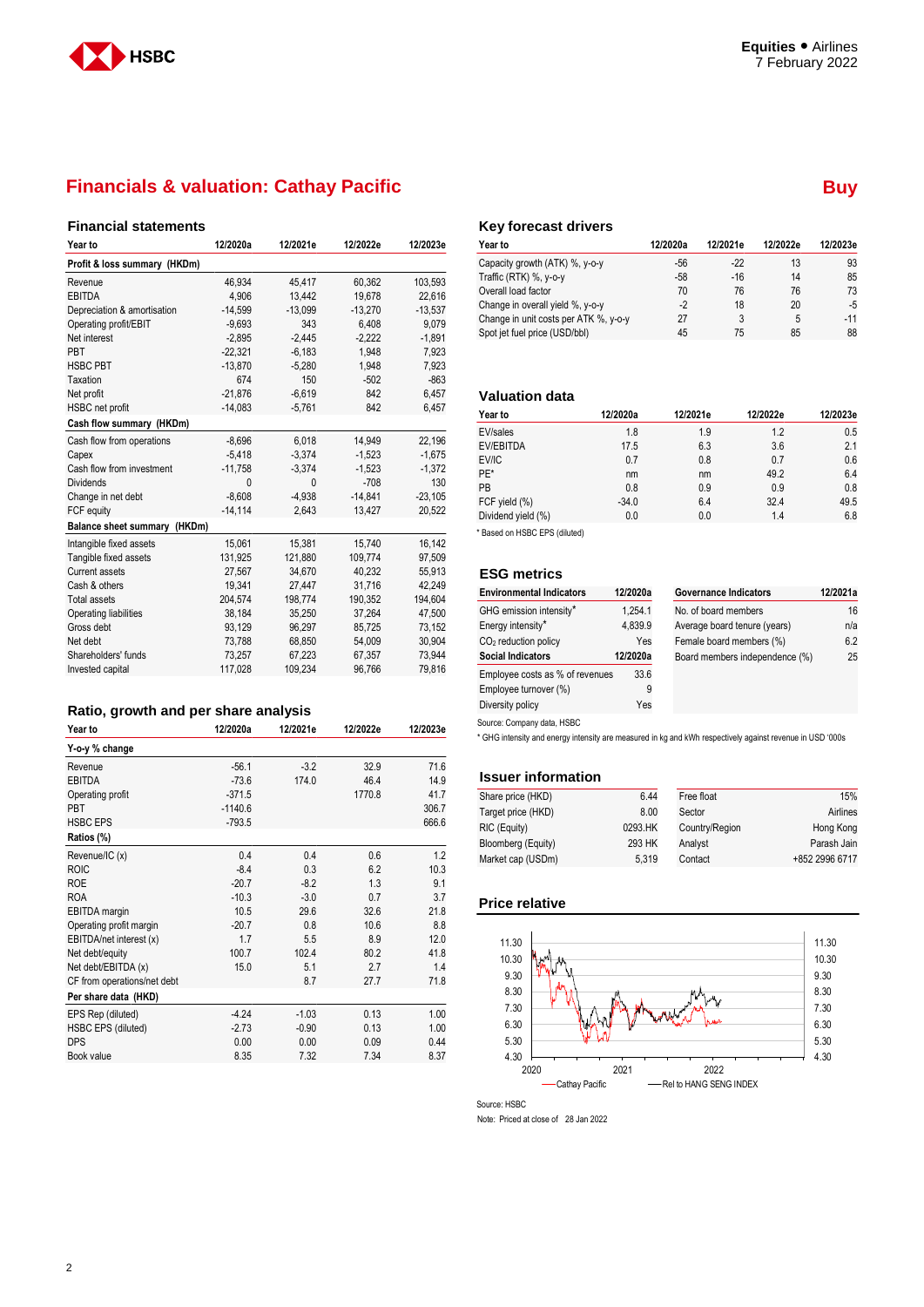

### **Passenger traffic recovery still disrupted by travel restrictions**

**Cathay is operating even leaner capacity now vs the peak of COVID-19 pandemic…** In the past month, Hong Kong has seen a resurgence of COVID-19 cases and has been reporting some of the highest daily cases since the onset of the pandemic. To contain this outbreak, Hong Kong has further tightened quarantine requirements for aircraft crew and prohibited flights from eight high-risk countries. Consequently, Cathay's capacity in January 2022 stands reduced to 20% of its pre-pandemic levels for its cargo operations while its pax capacity is just at 2%; both measures weaker than even than during the peak of the pandemic in April-June 2020 when international travel was almost entirely shut down.







#### **…but it can only get better from here**

While it is difficult to determine when travel and flight restrictions would be eased, with such bare minimal operating capacity, the only way for CX is up from here, we believe. For instance, CX's air cargo capacity previously troughed at 33% in April 2021, again due to strict crew quarantine requirements, but soon recovered to over 65% in 3Q21 and nearly 70% in 4Q21. While pax flight capacity never improved meaningfully, it was up from a previous trough of 3% in March 2021 to average 11% in 3Q21 and 4Q21.

#### **Cargo yields keep steady and will likely make up for the delay in pax recovery**

CX attributed its improved financial performance in 2H21 to the strong cargo environment. Looking ahead to 2022, we expect more of the same for cargo operations. With international travel recovery pushed out further, air freight rates may continue to hold up due to limited belly hold capacity. Air freight rates climbed higher sequentially in 2H21 and continue to edge higher y-t-d. Congested ocean shipping was also a key driver for air cargo growth during 2021 and we expect this situation to sustain for the most part of 2022 (see *2022 could top 2021, we believe*, 24 January 2022). Low inventory levels and cost-competitiveness of air cargo vs sea freight could also continue to drive air cargo this year.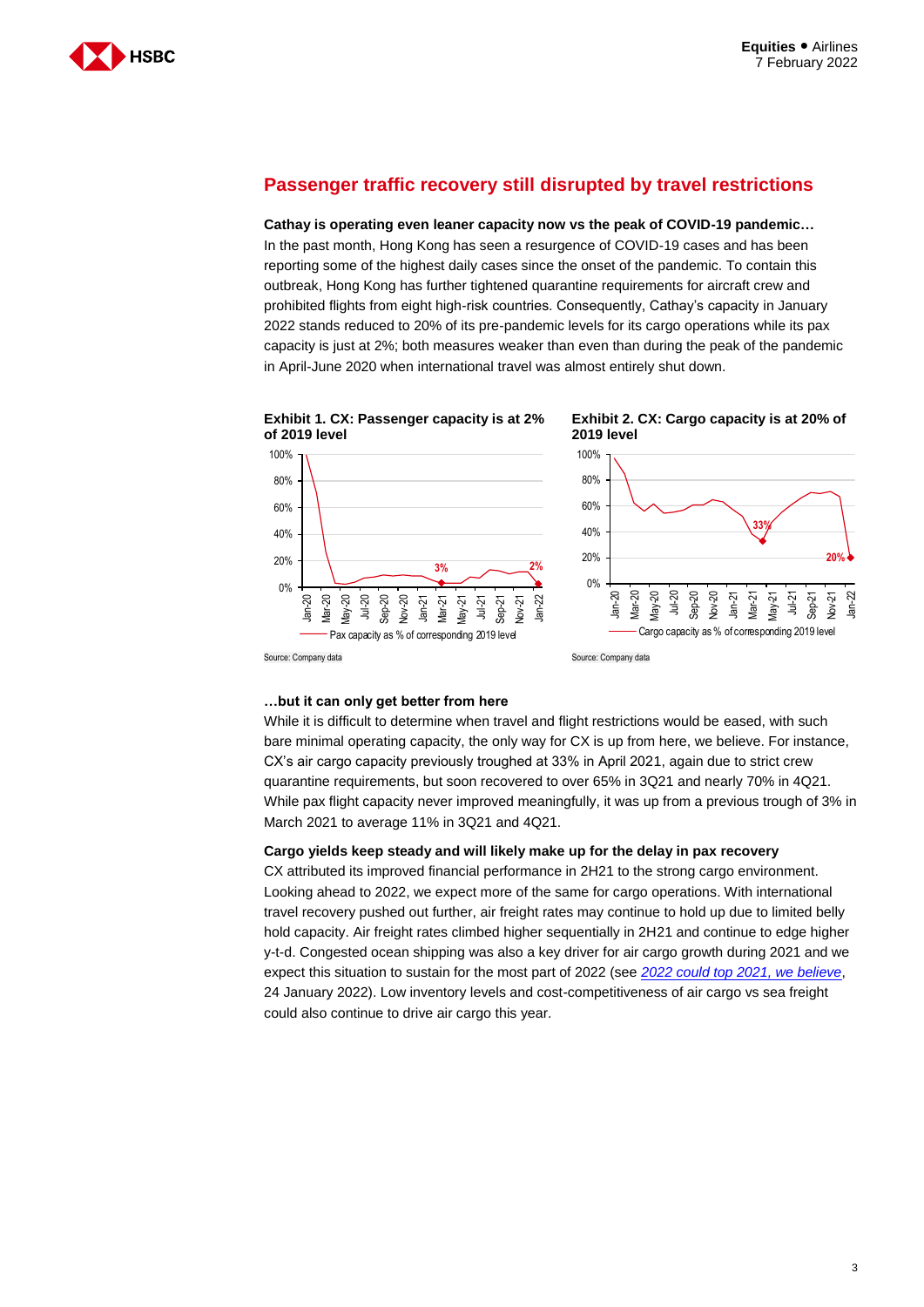



#### **Rebased costs and finally being on the right side of fuel hedging**

Over the past decade (2011-20), CX incurred cumulative hedging losses of HKD25bn as its fuel hedges turned unfavourable in most years. Its hedges in 3Q21-3Q23 are at a strike price of about USD50-65/bbl of Brent crude while current spot rates are close to USD100/bbl, implying that it may finally reap some hedging gains during 2021-23e.

At the same time, since the onset of the COVID-19 pandemic, CX has managed to significantly reduce its cost base by negotiating employee salaries including executive pay-cuts and voluntary unpaid leave. As traffic recovers, CX should be able to benefit from an operating leverage with this lower costs base, favourable fuel hedging and higher yields.



**Exhibit 5. CX's fuel hedging may turn favourable in 2021-23e**

Source: Company data

#### **Improved liquidity should help tide Cathay through the current downturn**

CX's liquidity stood at HKD31.7bn as of October 2021, almost double the level in 2Q20 aided by recapitalisation (preference and rights issue), issuance of convertible bonds and medium-term notes and the bridge loan from the Hong Kong SAR Government. CX's current cash burn of HKD1.0-1.5bn per month from February 2022, while worsening vs 2H21, should still be manageable as it could improve with a recovery in traffic, in our view.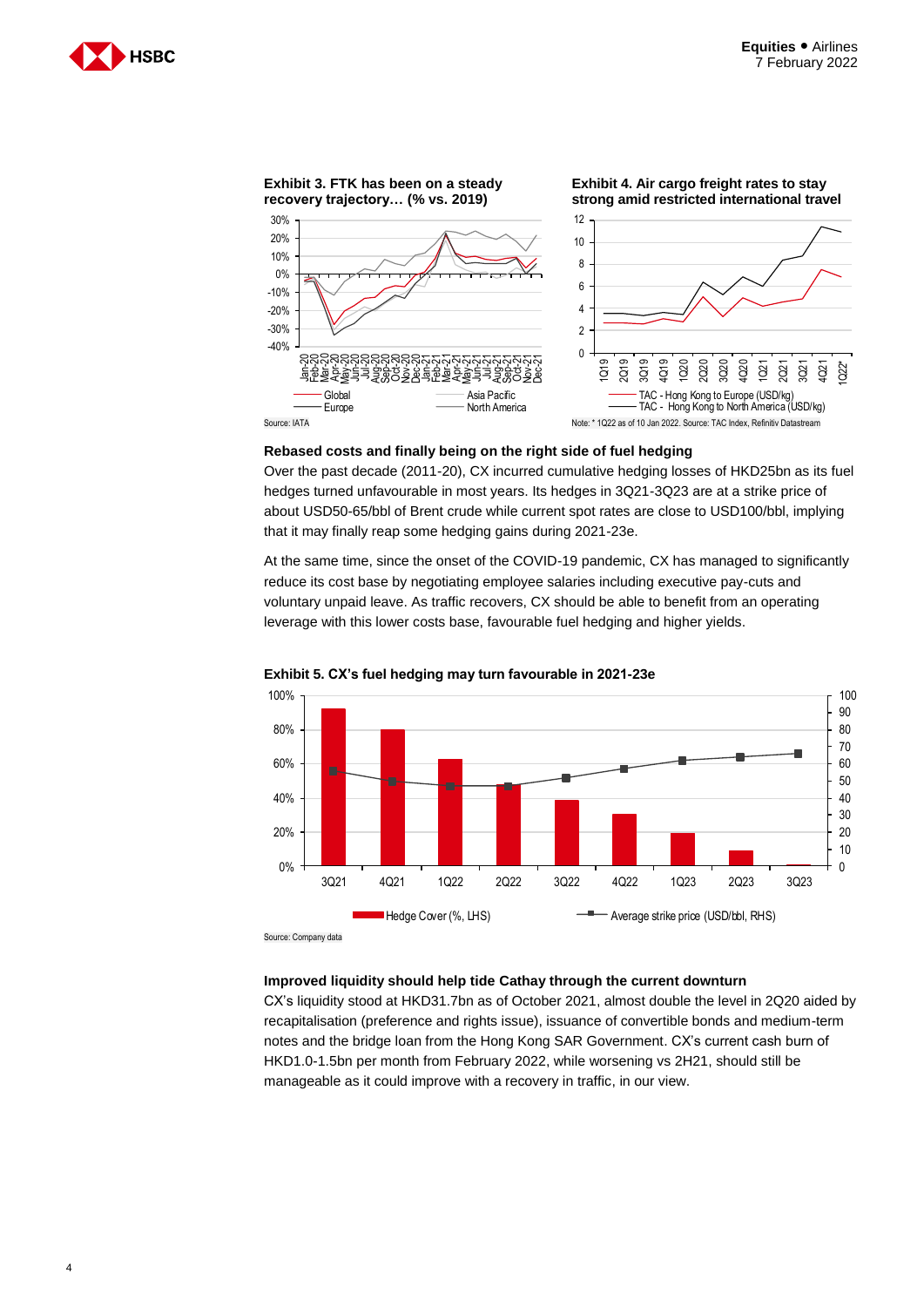



**Exhibit 6. CX: Liquidity has improved** 

**Exhibit 7. CX: Cash burn shows improvement as travel restrictions eased**



### **Earnings forecasts changes**

We sharply reduce our passenger capacity and traffic forecasts, to reflect the reduced capacity in 1Q22 due to the travel and crew restrictions. We model for CX's 2022e pax traffic to improve to 15% on 2019 levels vs 3% in 2021e, mainly reflecting a traffic recovery in 2H22 with easing of travel restrictions, and expect pax traffic to reach 60% of 2019 levels in 2023e. For CX's cargo business, we forecast traffic to marginally decline in 2022e (-5% y-o-y or 69% of 2019 level). We expect CX's cargo traffic to rise to 90% of 2019 levels in 2023e. Our lower traffic forecasts are offset to some extent by higher pax and cargo yields.

CX reported that it expects a loss before preference dividends of HKD5.60-6.10bn for 2021 which implies a profit of HKD1.5-2.0bn in 2H21e vs our previous estimate and consensus expectations (loss of cHKD2.7bn) for a rather significant loss. We now forecast a HKD6.0bn loss for 2021e, which is closer to the upper end of the company's guidance range. We continue

|                                                 |          | New      |          |           | Old      |          | <b>Difference</b> |                           |              |
|-------------------------------------------------|----------|----------|----------|-----------|----------|----------|-------------------|---------------------------|--------------|
| <b>HKDm</b>                                     | 2021e    | 2022e    | 2023e    | 2021e     | 2022e    | 2023e    | 2021e             | 2022e                     | 2023e        |
| ASK (% y-o-y)                                   | $-62%$   | 217%     | 165%     | $-56%$    | 345%     | 75%      |                   | $-5.6$ .ppt $-127.8$ .ppt | 90.0.ppt     |
| RPK (% y-o-y)                                   | $-79%$   | 405%     | 301%     | $-74%$    | 681%     | 119%     | $-5.3$ ppt        | $-276.0$ ppt              | 182.4.ppt    |
| Passenger Yield (% y-o-y)                       | 45.9%    | 10.0%    | $-20.0%$ | 45.2%     | $-15.0%$ | $-15.0%$ | $0.7$ .ppt        | 25.0.ppt                  | $-5.0$ .ppt  |
| Passenger load factor (%)                       | 31.1%    | 49.5%    | 75.0%    | 34.2%     | 60.0%    | 75.0%    | $-3.1$ .ppt       | $-10.5$ .ppt              | $0.0$ .ppt   |
| AFTK (% y-o-y)                                  | $-10.9%$ | $-12.5%$ | 60.0%    | $-16.8%$  | 40.0%    | 15.0%    | 5.9 ppt           | $-52.5$ .ppt              | 45.0.ppt     |
| RFTK (% y-o-y)                                  | $-1.1%$  | $-5.0%$  | 30.0%    | $-6.6%$   | 35.0%    | 5.0%     | 5.5.ppt           | $-40.0$ .ppt              | 25.0.ppt     |
| Cargo Yield (% y-o-y)                           | 30.3%    | 0.0%     | $-30.0%$ | 17.2%     | $-15.0%$ | $-20.0%$ | 13.1 ppt          | 15.0.ppt                  | $-10.0$ .ppt |
| Cargo load factor (%)                           | 81.4%    | 88.4%    | 71.8%    | 82.3%     | 79.3%    | 72.4%    | $-0.9$ .ppt       | 9.1 ppt                   | $-0.6$ .ppt  |
| Financials (HKDm)                               |          |          |          |           |          |          |                   |                           |              |
| Revenues                                        | 45.417   | 60.362   | 103,593  | 40.658    | 73.113   | 94,344   | 12%               | $-17%$                    | 10%          |
| <b>EBITDA</b>                                   | 13.442   | 19,678   | 22,616   | 7,879     | 19,859   | 22,939   | 71%               | $-1%$                     | $-1%$        |
| <b>EBIT</b>                                     | 343      | 6,408    | 9,079    | (5,221)   | 6.590    | 9,538    | n/m               | $-3%$                     | $-5%$        |
| Associates                                      | (3, 178) | (2, 238) | 735      | (2, 198)  | (157)    | 1,179    | $-45%$            | $-1326%$                  | $-38%$       |
| Reported Net profit (before<br>pref. dividends) | (6,034)  | 1,445    | 7,060    | (10, 339) | 3,613    | 7,750    | 42%               | $-60%$                    | $-9%$        |
| Reported Net profit (after                      | (6, 619) | 842      | 6,457    | (10, 924) | 3,011    | 7,147    | 39%               | $-72%$                    | $-10%$       |
| Pref. dividends)                                |          |          |          |           |          |          |                   |                           |              |
| <b>HSBC</b> net profit (after                   | (5,761)  | 842      | 6,457    | (10,066)  | 3,011    | 7,147    | 43%               | $-72%$                    | $-10%$       |
| Pref. dividends)                                |          |          |          |           |          |          |                   |                           |              |
| Reported EPS (RMB)                              | (1.03)   | 0.13     | 1.00     | (1.70)    | 0.47     | 1.11     | 39%               | $-72%$                    | $-10%$       |
| <b>HSBC EPS (RMB)</b>                           | (0.90)   | 0.13     | 1.00     | (1.56)    | 0.47     | 1.11     | 43%               | $-72%$                    | $-10%$       |
| <b>Ratios</b>                                   |          |          |          |           |          |          |                   |                           |              |
| ROE (%)                                         | $-8.2%$  | 1.3%     | 9.1%     | $-14.8%$  | 4.7%     | 10.4%    | $6.6$ ppt         | $-3.4$ ppt                | $-1.3$ ppt   |
| EBITDA margin (%)                               | 29.6%    | 32.6%    | 21.8%    | 19.4%     | 27.2%    | 24.3%    | 10.2.ppt          | 5.4 ppt                   | $-2.5$ .ppt  |
| EBIT margin (%)                                 | 0.8%     | 10.6%    | 8.8%     | $-12.8%$  | 9.0%     | 10.1%    | 13.6 ppt          | $1.6$ ppt                 | $-1.3$ ppt   |
| Source: HSBC estimates                          |          |          |          |           |          |          |                   |                           |              |

#### **Exhibit 8. CX: Earnings forecast revisions (2021-23e)**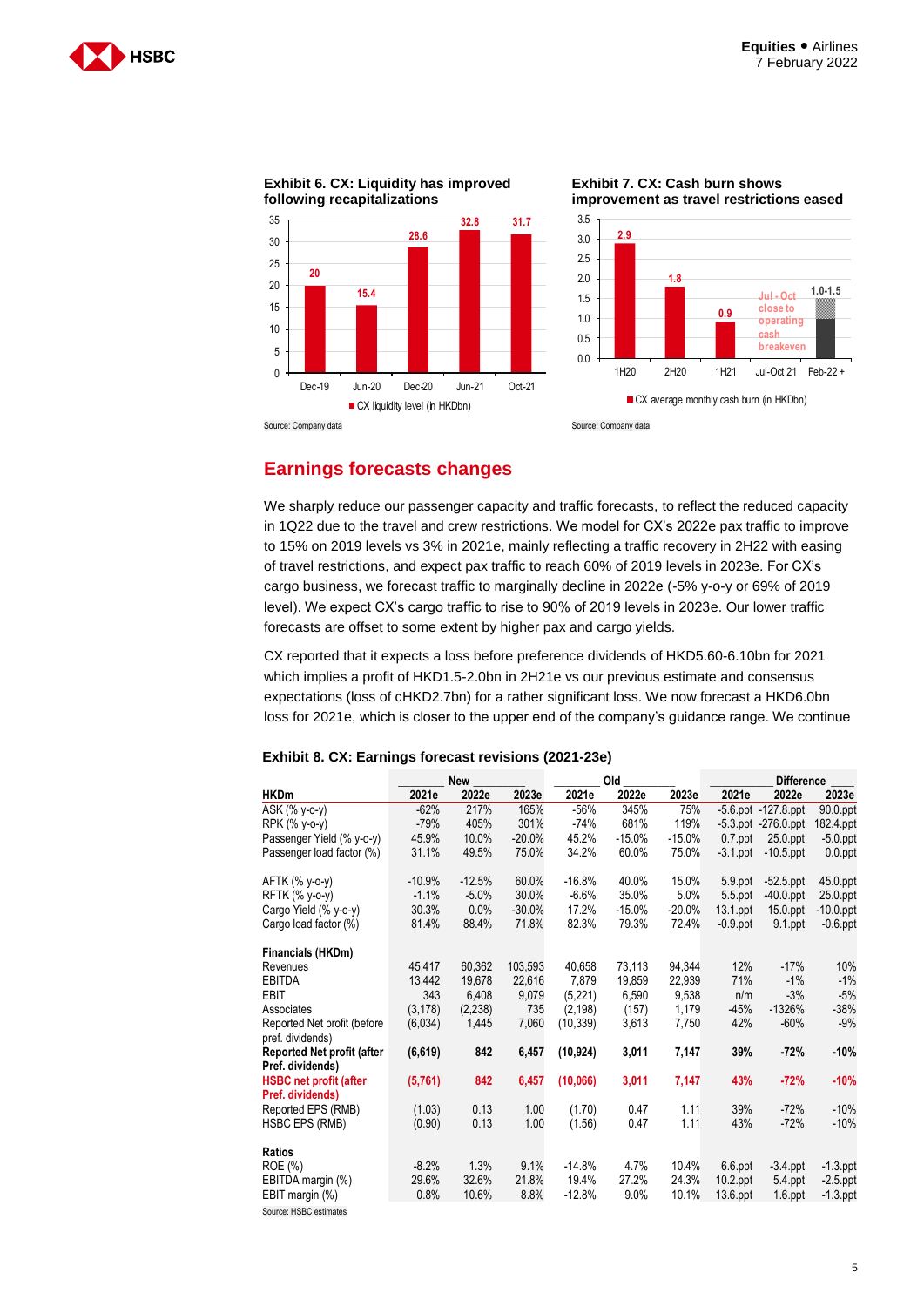

**Change** 

to expect CX to turn to profits in 2022e but lower our profit estimates, including for 2023e to reflect our reduced traffic assumptions and delayed recovery of international travel.

#### **Scenario analysis**

While we model for a gradual recovery in international pax traffic, we highlight that there is significant pent-up demand going in to 2023e, given international travel would have already been restricted for a third year in a row (2020-22e). In a scenario where pax traffic for CX was to recover at a very swift pace when restrictions are eased, CX's earnings could rise sharply vs our base case forecasts.

We illustrate a scenario where CX's pax traffic rises to 85% of 2019 levels by 2023e (vs our base case of 60%), resulting in higher pax load factors of 7ppt but we conservatively assume no change in pax yields. The increase in pax traffic is offset to some extent by dilution of cargo load factors by 7ppt and yields by 20% given cargo operations are all international and impacted by higher pax aircraft belly load capacity. Based on these assumption, our scenario would result in a 49% increase in reported profit for CX vs our base case, and ROE would rise by c.6ppt.

|                           | Base case | Scenario | Change |
|---------------------------|-----------|----------|--------|
| Pax traffic assumptions   |           |          |        |
| RPK (% of 2019)           | 60%       | 85%      | 25 ppf |
| ASK (% of 2019)           | 66%       | 86%      | 20 ppt |
| Pax load factor (%)       | 75%       | 82%      | 7 ppi  |
| Pax yield (HKD/RPK)       | 0.76      | 0.76     | 0%     |
| Cargo traffic assumptions |           |          |        |

Cargo yield (HKD/RPK) 3.06 2.45

#### **Exhibit 9. CX: 2023e earnings scenario analysis**

| <b>HSBC vs consensus</b>                                                                    |
|---------------------------------------------------------------------------------------------|
| Our 2021e recurring loss estimate of HKD6.0bn is 41% narrower vs the consensus loss of      |
| HKD10.3bn. In 2022e, we estimate HKD1.4bn reported profit vs the consensus loss estimate of |
| HKD1.8bn, as we expect some pick-up in international traffic from 2H22e.                    |

RFTK (% of 2019) 90% 90% 0 ppt AFK (% of 2019) 80% 89% 8 ppt Cargo load factor (%) 65% 65% -7 ppt<br>Cargo vield (HKD/RPK) -7 ppt -7 ppt -7 ppt -7 ppt -7 ppt -7 ppt -7 ppt -7 ppt -7 ppt -7 ppt -7 ppt -7 ppt -7 ppt -7 ppt -7 ppt -7 ppt -7 ppt -7 ppt -7 ppt -7 ppt -7 ppt -7 ppt -7 ppt -7

Reported PAT (HKDm) **49%**<br>Reported ROE (%) **49%** 9,615 9,615 9,615 9,615 9,615 9,615 9,615 9,615 9,615 9,615 9,615 9,615 9,615 9,615 9,615

#### **Exhibit 10. CX: HSBC vs Consensus estimates of profits before preference dividends**

|                                  |         | Reported net profit |                   | Recurring net profit |                  |                   |
|----------------------------------|---------|---------------------|-------------------|----------------------|------------------|-------------------|
| (HKDm)                           | HSBC    | <b>Consensus</b>    | <b>Difference</b> | <b>HSBC</b>          | <b>Consensus</b> | <b>Difference</b> |
| 2021e                            | (6.034) | (10.274)            | 41%               | (5, 176)             | (10.472)         | 51%               |
| 2022e                            | 1.445   | (1.771)             | n/m               | 1.445                | (2.135)          | n/m               |
| 2023e                            | 060.    | 3.189               | 121%              | 7.060                | 2.406            | 193%              |
| Source: Rioomherg HSRC estimates |         |                     |                   |                      |                  |                   |

hberg, HSBC esti

**Earnings forecasts**

Reported ROE (%) Source: HSBC estimates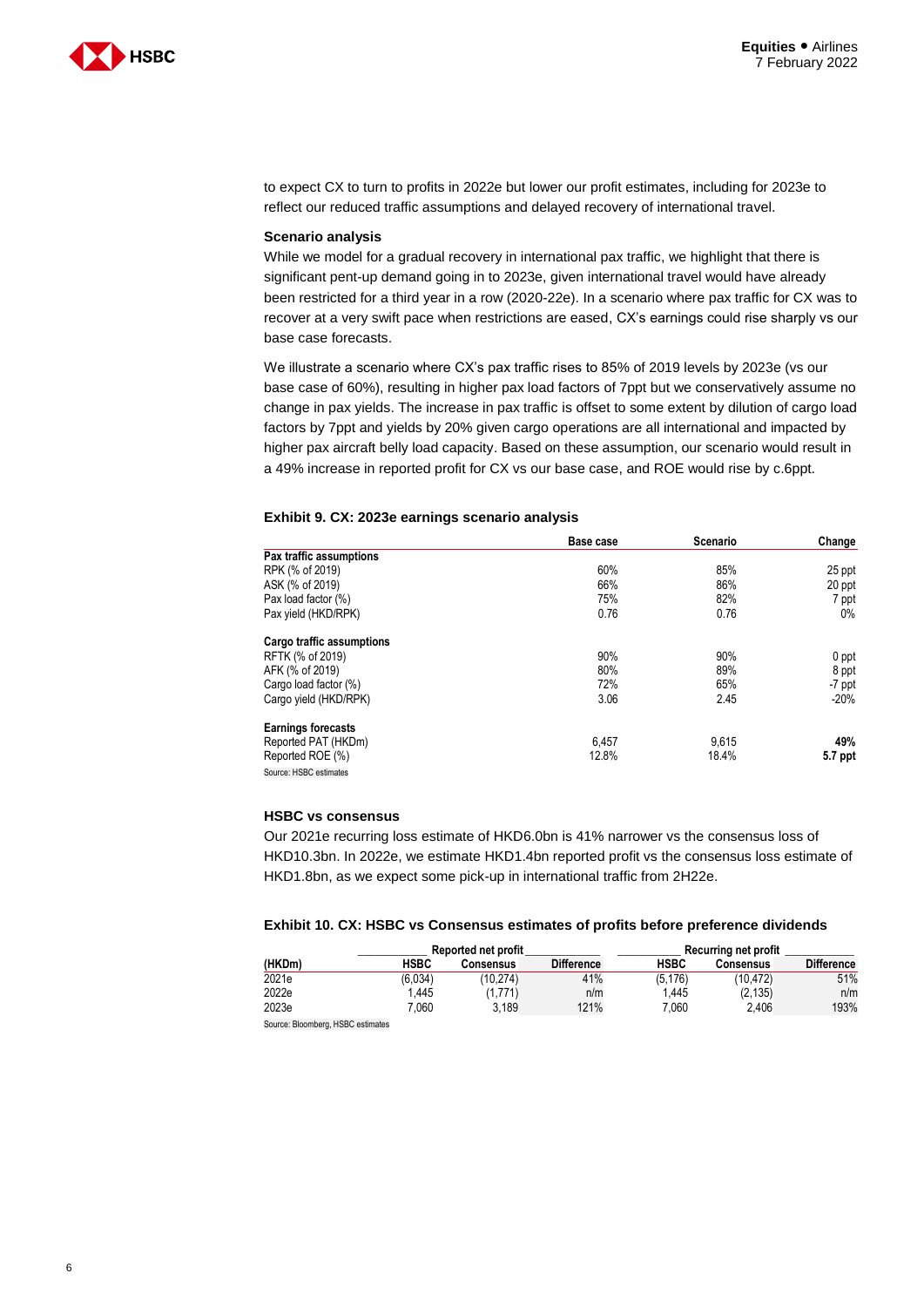

**Upgrade to Buy (from Hold) with a higher TP of HKD8.00 (from HKD7.00)**

### **Valuation and risks**

We continue to value CX based on a price-to-book approach. We now value the stock based on a slightly higher target multiple of 1.1x which is 1.5 SD above the mean consensus 12-month forward PB since mid-2011. Earlier we used a 1.00x PB multiple, which was 1 SD above the mean consensus 12-month forward PB since mid-2011. The higher multiple reflects the tailwinds from potential recovery in traffic from current levels and improved liquidity.

We apply our target PB multiple of 1.1x to 2022e BVPS of HKD7.34 (from HKD7.01) to arrive at our higher target price of HKD8.00 (from HKD7.00). Our revised target price implies 24.2% upside from current levels. We upgrade our rating on the stock to Buy from Hold.

#### **Why Buy now?**

With capacity at 2% for pax and 20% for cargo, we think it can only get better from here. We expect international traffic to recover strongly in 2H22e and continue into 2023 with prospects for improved yield. Strong cargo demand should help mitigate part of the losses in the near term, in our view.

The stock is trading at 0.76x consensus 12-month forward PB, which is close to 0.6 SD below its average PB since mid-2011 (even below its SARS, Global Financial Crisis, and MERS levels). As highlighted in Exhibit 11, the stock has traded at an average consensus 12-month forward PB of 0.85x with an average ROE of 5.27% since mid-2011. Current consensus 12-month forward ROE is 1.12%, while our estimates imply recurring ROE of -8.2% in 2021e and recovering to +1.3% in 2022e (vs -20.7% in 2020).



#### **Exhibit 11. CX: Consensus 12-month forward PB-ROE since mid-2011**

**Downside risks:** Further escalation of the COVID-19 virus outbreak; lower-than-expected passenger yield; continued decline in passenger arrivals in Hong Kong; severe cargo yield erosion due to an escalation in global trade tensions; shortage of pilots could limit capacity expansion; material loss of transit volumes to competitors; worse-than-expected RMB depreciation vs the USD; an escalation in global trade tensions; lower-than-expected cost savings from the transformation program; lower-than-expected synergies from the recent acquisition of Hong Kong Express (not listed); and potential regulatory fines and compensation claims from customers following the recent data breach.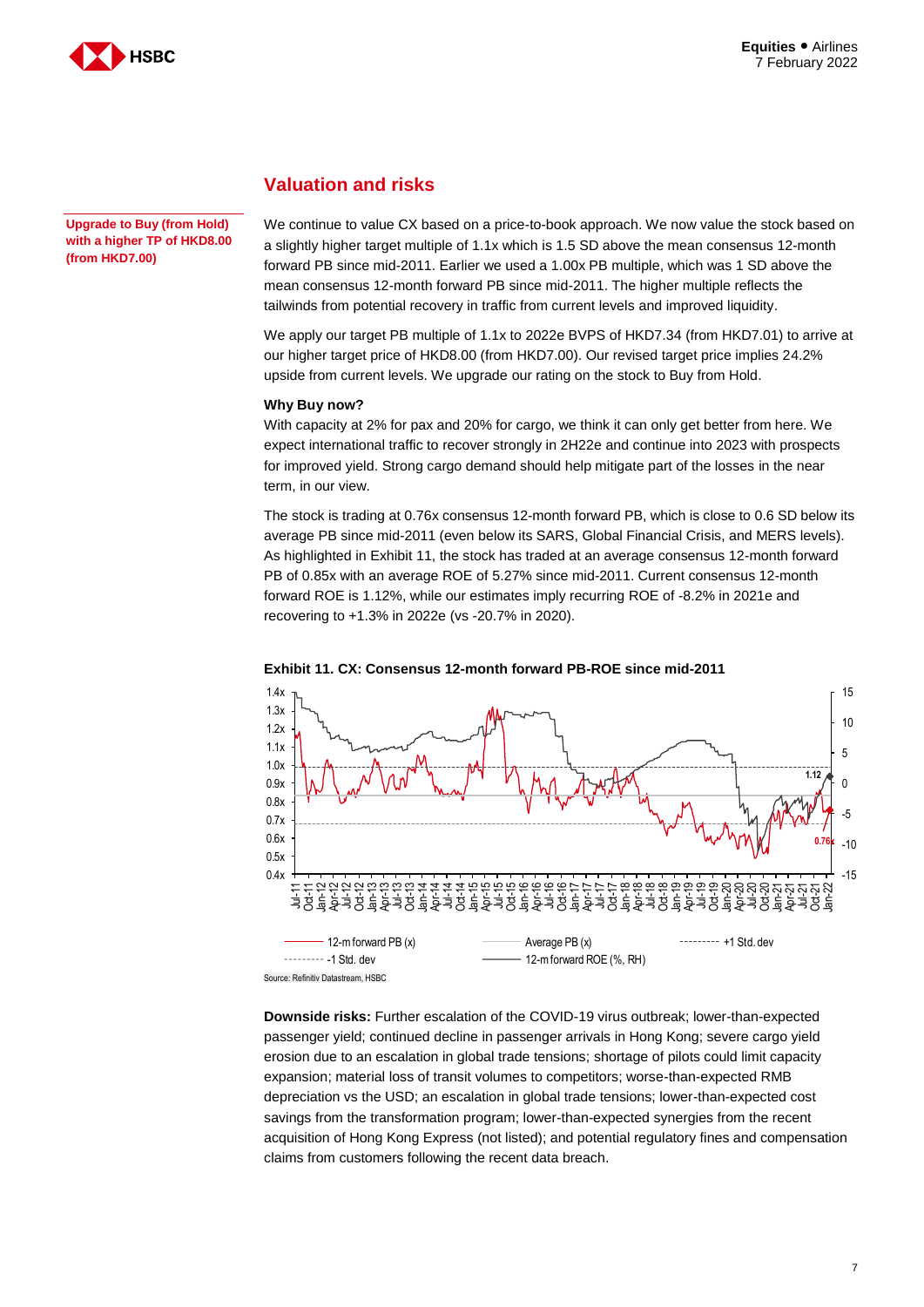





**Exhibit 13. CX: Consensus 2021e reported profit estimate revisions**



**Exhibit 14. CX: Consensus 2022e EBIT estimate revisions**





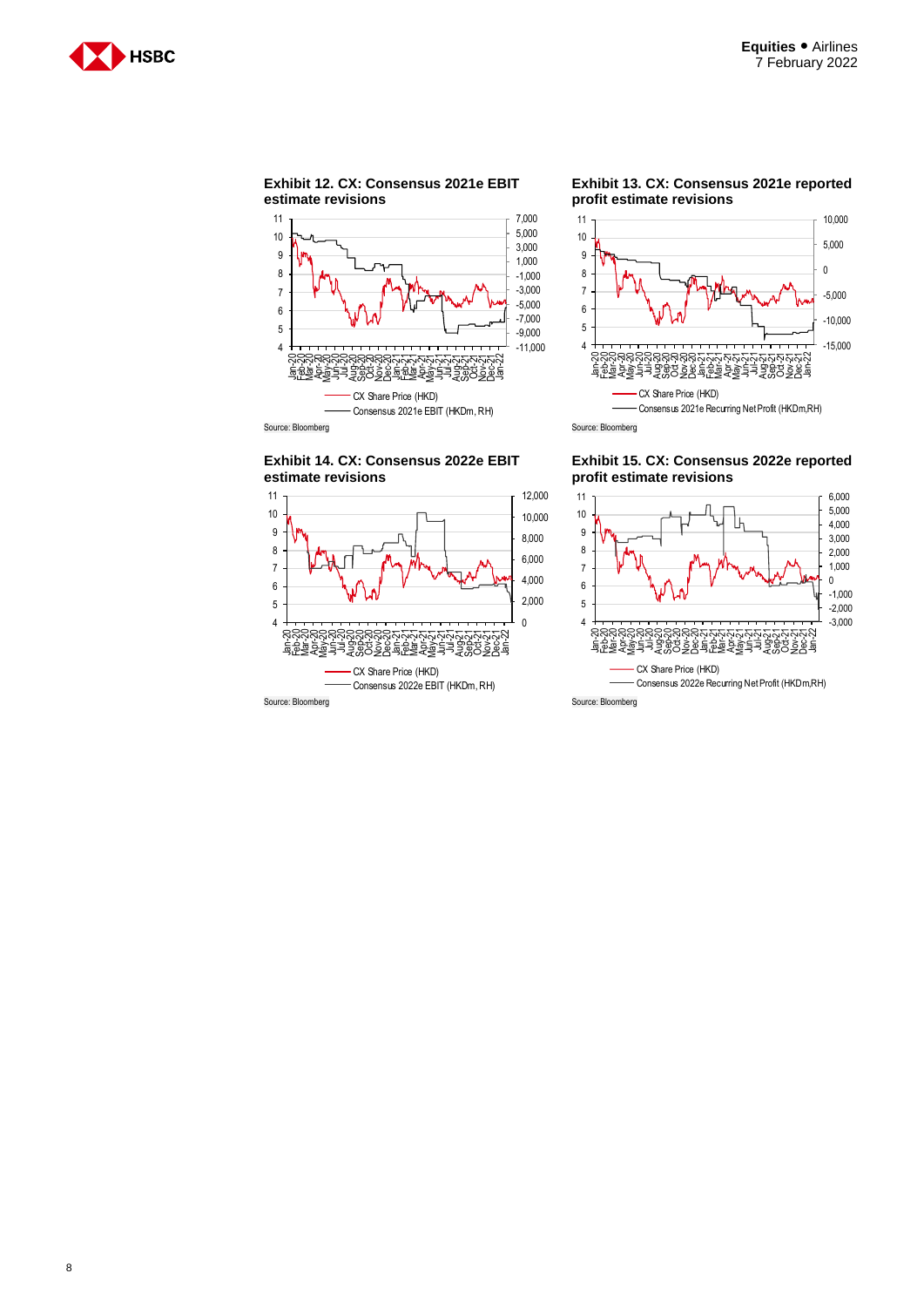**Exhibit 16. HSBC-covered mainland China- and Hong Kong-listed airlines valuation comparisons**

|                       |                   |            |        |        |        |         |           |         |       |       |               |       |                |         |       |       |           |         | Net Debt/ |           |                    |       |            |
|-----------------------|-------------------|------------|--------|--------|--------|---------|-----------|---------|-------|-------|---------------|-------|----------------|---------|-------|-------|-----------|---------|-----------|-----------|--------------------|-------|------------|
|                       |                   |            | HSBC   | Latest | Target | Mkt Cap | Turnover* | Free    |       |       | EV/EBITDA (x) |       | <b>ROE (%)</b> |         |       |       | Yield (%) |         | Equity    |           | <b>Share price</b> |       |            |
| Company               | Ticker Curr       |            | Rating | Price  | Price  | (USDm)  | (USDm)    | Float   | 2021e | 2022e | 2021e         | 2022e | 2021e          | 2022e   | 2021e | 2022e | 2021e     | 2022e   | 2020      | 1M        | 6M                 | 1Y    | <b>YTD</b> |
| Air China             | 753 HK            | <b>HKD</b> | Hold   | 5.83   | 6.10   | 19.106  | 10.1      | 37%     |       |       | 58.3          | 16.2  | $-22.7\%$      | $-7.9%$ | nm    | nm    | 0.0%      | $0.0\%$ | 1.9x      | 9%        | 16%                | 11%   | 7%         |
| Air China-A           | 601111 CH CNY     |            | Reduce | 10.02  | 7.10   | 19.106  | 60.6      | 17%     |       | 2.4   | 58.3          | 16.2  | $-22.7%$       | -7.9%   | nm    | nm    | 0.0%      | $0.0\%$ | 1.9x      | 14%       | 42%                | 44%   | 10%        |
| <b>Cathay Pacific</b> | <b>293 HK HKD</b> |            | Buv    | 6.44   | 8.00   | 5,319   |           | 4.0 15% |       | 0.9   | 6.3           | 3.6   | $-8.2%$        | 1.3%    | nm    | 49.2  | $0.0\%$   | 1.4%    | 1.0x      | <b>0%</b> | 2%                 | 8%    | 1%         |
| CEA-H                 | 670 HK HKD        |            | Buv    | 3.01   | 3.90   | 12.108  | 2.9       | 29%     | 0.8   | 0.9   | 29.9          | 11.4  | $-23.0\%$      | $-7.7%$ | nm    | nm    | 0.0%      | $0.0\%$ | 3.0x      | 2%        | 4%                 | $-1%$ | 2%         |
| CEA-A                 | 600115 CH CNY     |            | Reduce | 5.74   | 5.10   | 14.360  | 23.3      | -22%    | 2.0   | 22    | 31.7          | 12.0  | -23.0%         | $-7.7%$ | nm    | nm    | 0.0%      | $0.0\%$ | 3.0x      | 19%       | 22%                | 28%   | 11%        |
| CSA-H                 | 1055 HK           | HKD        | Buv    | 4.93   | 5.90   | 15.442  | 5.4       | 36%     |       | 1.0   | 17.0          | 10.2  | $-13.5%$       | $-1.6%$ | nm    | nm    | 0.0%      | $0.0\%$ | 2.0x      | 8%        | 19%                | 19%   | 6%         |
| CSA-A                 | 600029 CH CNY     |            | Hold   | 7.33   | 7.60   | 17,308  | 44.3      | 20%     |       | 1.9   | 17.7          | 10.7  | $-13.5%$       | $-1.6%$ | nm    | nm    | 0.0%      | $0.0\%$ | 2.0x      | 13%       | 30%                | 30%   | 8%         |

Note: Latest prices as of close on 28 Jan 2022. \*Turnover is based on average over past three months. Source: Refinitiv Datastream, HSBC estimates

**SERIES** 

 $\circ$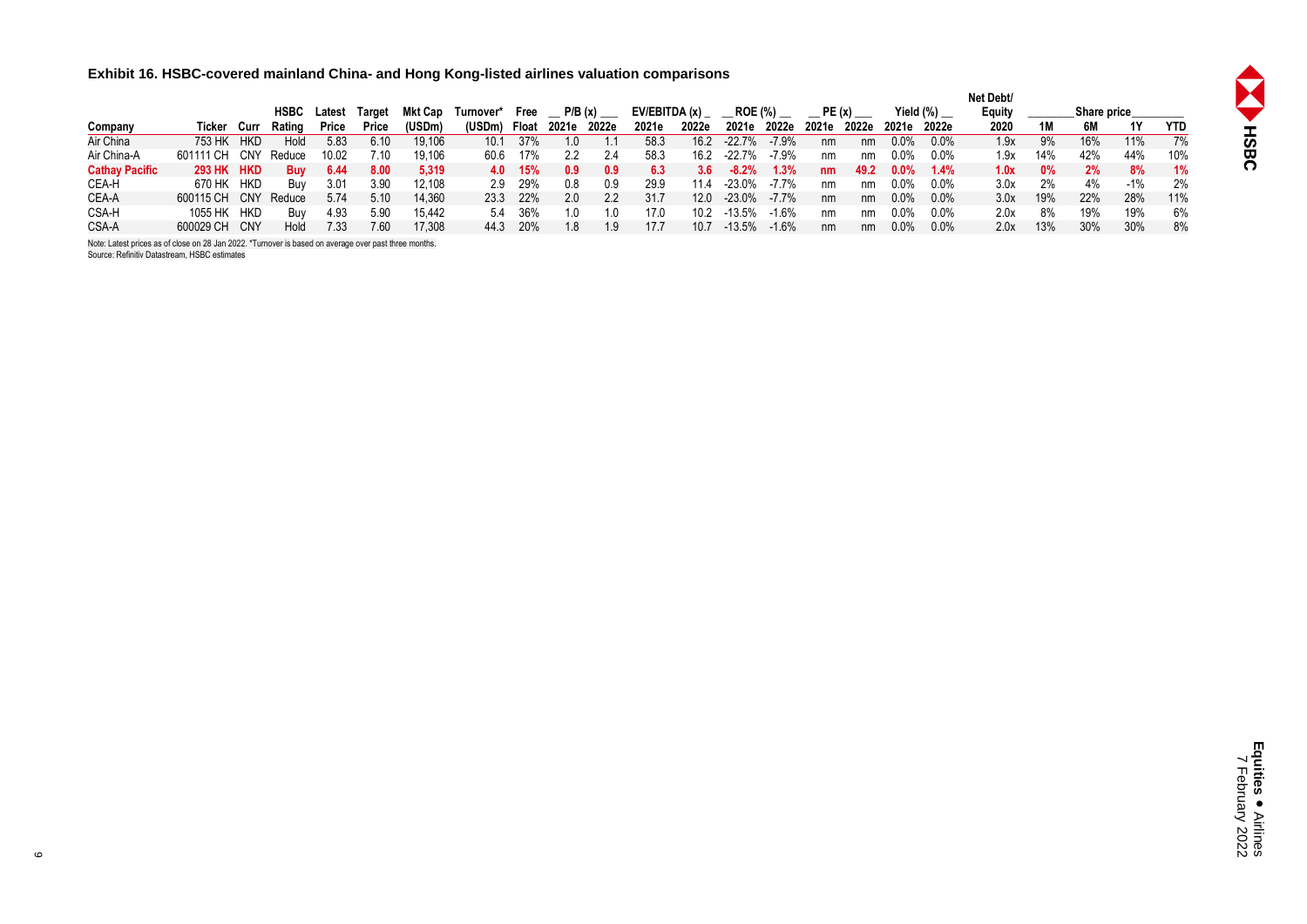

# **Disclosure appendix**

#### **Analyst Certification**

The following analyst(s), economist(s), or strategist(s) who is(are) primarily responsible for this report, including any analyst(s) whose name(s) appear(s) as author of an individual section or sections of the report and any analyst(s) named as the covering analyst(s) of a subsidiary company in a sum-of-the-parts valuation certifies(y) that the opinion(s) on the subject security(ies) or issuer(s), any views or forecasts expressed in the section(s) of which such individual(s) is(are) named as author(s), and any other views or forecasts expressed herein, including any views expressed on the back page of the research report, accurately reflect their personal view(s) and that no part of their compensation was, is or will be directly or indirectly related to the specific recommendation(s) or views contained in this research report: Parash Jain, Deepak Maurya, CFA, Bruce Chu and Cathy Huang

#### **Important disclosures**

#### **Equities: Stock ratings and basis for financial analysis**

HSBC and its affiliates, including the issuer of this report ("HSBC") believes an investor's decision to buy or sell a stock should depend on individual circumstances such as the investor's existing holdings, risk tolerance and other considerations and that investors utilise various disciplines and investment horizons when making investment decisions. Ratings should not be used or relied on in isolation as investment advice. Different securities firms use a variety of ratings terms as well as different rating systems to describe their recommendations and therefore investors should carefully read the definitions of the ratings used in each research report. Further, investors should carefully read the entire research report and not infer its contents from the rating because research reports contain more complete information concerning the analysts' views and the basis for the rating.

#### **From 23rd March 2015 HSBC has assigned ratings on the following basis:**

The target price is based on the analyst's assessment of the stock's actual current value, although we expect it to take six to 12 months for the market price to reflect this. When the target price is more than 20% above the current share price, the stock will be classified as a Buy; when it is between 5% and 20% above the current share price, the stock may be classified as a Buy or a Hold; when it is between 5% below and 5% above the current share price, the stock will be classified as a Hold; when it is between 5% and 20% below the current share price, the stock may be classified as a Hold or a Reduce; and when it is more than 20% below the current share price, the stock will be classified as a Reduce.

Our ratings are re-calibrated against these bands at the time of any 'material change' (initiation or resumption of coverage, change in target price or estimates).

Upside/Downside is the percentage difference between the target price and the share price.

#### **Prior to this date, HSBC's rating structure was applied on the following basis:**

For each stock we set a required rate of return calculated from the cost of equity for that stock's domestic or, as appropriate, regional market established by our strategy team. The target price for a stock represented the value the analyst expected the stock to reach over our performance horizon. The performance horizon was 12 months. For a stock to be classified as Overweight, the potential return, which equals the percentage difference between the current share price and the target price, including the forecast dividend yield when indicated, had to exceed the required return by at least 5 percentage points over the succeeding 12 months (or 10 percentage points for a stock classified as Volatile\*). For a stock to be classified as Underweight, the stock was expected to underperform its required return by at least 5 percentage points over the succeeding 12 months (or 10 percentage points for a stock classified as Volatile\*). Stocks between these bands were classified as Neutral.

\*A stock was classified as volatile if its historical volatility had exceeded 40%, if the stock had been listed for less than 12 months (unless it was in an industry or sector where volatility is low) or if the analyst expected significant volatility. However, stocks which we did not consider volatile may in fact also have behaved in such a way. Historical volatility was defined as the past month's average of the daily 365-day moving average volatilities. In order to avoid misleadingly frequent changes in rating, however, volatility had to move 2.5 percentage points past the 40% benchmark in either direction for a stock's status to change.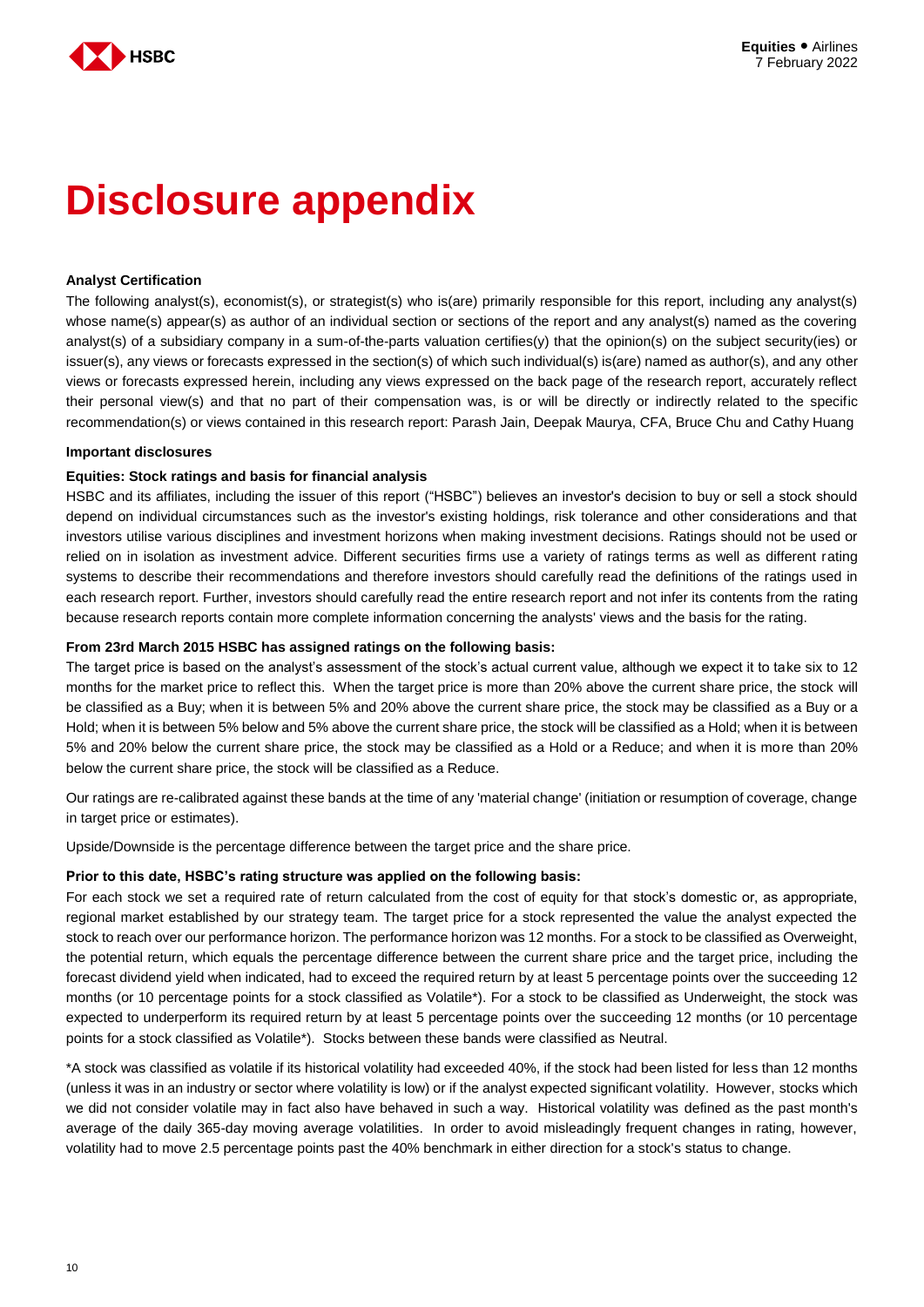

#### **Rating distribution for long-term investment opportunities**

|      |     | As of 31 December 2021, the distribution of all independent ratings published by HSBC is as follows: |
|------|-----|------------------------------------------------------------------------------------------------------|
| Buy  | 61% | (33% of these provided with Investment Banking Services in the past 12 months)                       |
| Hold | 33% | (29% of these provided with Investment Banking Services in the past 12 months)                       |
| Sell | 6%  | (29% of these provided with Investment Banking Services in the past 12 months)                       |

For the purposes of the distribution above the following mapping structure is used during the transition from the previous to current rating models: under our previous model, Overweight = Buy, Neutral = Hold and Underweight = Sell; under our current model Buy = Buy, Hold = Hold and Reduce = Sell. For rating definitions under both models, please see "Stock ratings and basis for financial analysis" above.

For the distribution of non-independent ratings published by HSBC, please see the disclosure page available at http://www.hsbcnet.com/gbm/financial-regulation/investment-recommendations-disclosures.

**Rating & target price history**

#### **Share price and rating changes for long-term investment opportunities**

**Cathay Pacific (0293.HK) share price performance HKD Vs HSBC rating history**



| From         | To         | Date        | Analyst     |
|--------------|------------|-------------|-------------|
| Buy          | Hold       | 05 Jun 2019 | Parash Jain |
| Hold         | Buy        | 12 Nov 2019 | Parash Jain |
| Buy          | Hold       | 11 Mar 2020 | Parash Jain |
| Hold         | Restricted | 09 Jun 2020 |             |
| Restricted   | Hold       | 12 Aug 2020 | Parash Jain |
| Hold         | Buy        | 10 Dec 2020 | Parash Jain |
| Buy          | Restricted | 27 Jan 2021 |             |
| Restricted   | Buy        | 29 Jan 2021 | Parash Jain |
| Buy          | Hold       | 19 Feb 2021 | Parash Jain |
| Target price | Value      | Date        | Analyst     |
| Price 1      | 13.97      | 13 Mar 2019 | Parash Jain |
| Price 2      | 11.50      | 05 Jun 2019 | Parash Jain |
| Price 3      | 10.41      | 07 Aug 2019 | Parash Jain |
| Price 4      | 11.41      | 12 Nov 2019 | Parash Jain |
| Price 5      | 10.96      | 03 Feb 2020 | Parash Jain |
| Price 6      | 10.32      | 11 Mar 2020 | Parash Jain |
| Price 7      | 7.94       | 29 Apr 2020 | Parash Jain |
| Price 8      | Restricted | 09 Jun 2020 |             |
| Price 9      | 6.00       | 12 Aug 2020 | Parash Jain |
| Price 10     | 6.70       | 20 Nov 2020 | Parash Jain |
| Price 11     | 8.70       | 10 Dec 2020 | Parash Jain |
| Price 12     | Restricted | 27 Jan 2021 |             |
| Price 13     | 8.70       | 29 Jan 2021 | Parash Jain |
| Price 14     | 7.50       | 19 Feb 2021 | Parash Jain |
| Price 15     | 8.00       | 10 Mar 2021 | Parash Jain |
| Price 16     | 7.00       | 11 Aug 2021 | Parash Jain |
| Source: HSBC |            |             |             |

To view a list of all the independent fundamental ratings disseminated by HSBC during the preceding 12-month period, please use the following links to access the disclosure page:

Clients of Global Research and Global Banking and Markets: www.research.hsbc.com/A/Disclosures

Clients of HSBC Private Banking: www.research.privatebank.hsbc.com/Disclosures

#### **HSBC & Analyst disclosures Disclosure checklist**

| Company               | Ticker  | Recent price | Price date  | <b>Disclosure</b> |
|-----------------------|---------|--------------|-------------|-------------------|
| <b>CATHAY PACIFIC</b> | 0293.HK | 6.48         | 31 Jan 2022 | $+$ , 5, 7, 13    |
| Source: HSBC          |         |              |             |                   |

1 HSBC has managed or co-managed a public offering of securities for this company within the past 12 months.

2 HSBC expects to receive or intends to seek compensation for investment banking services from this company in the next 3 months.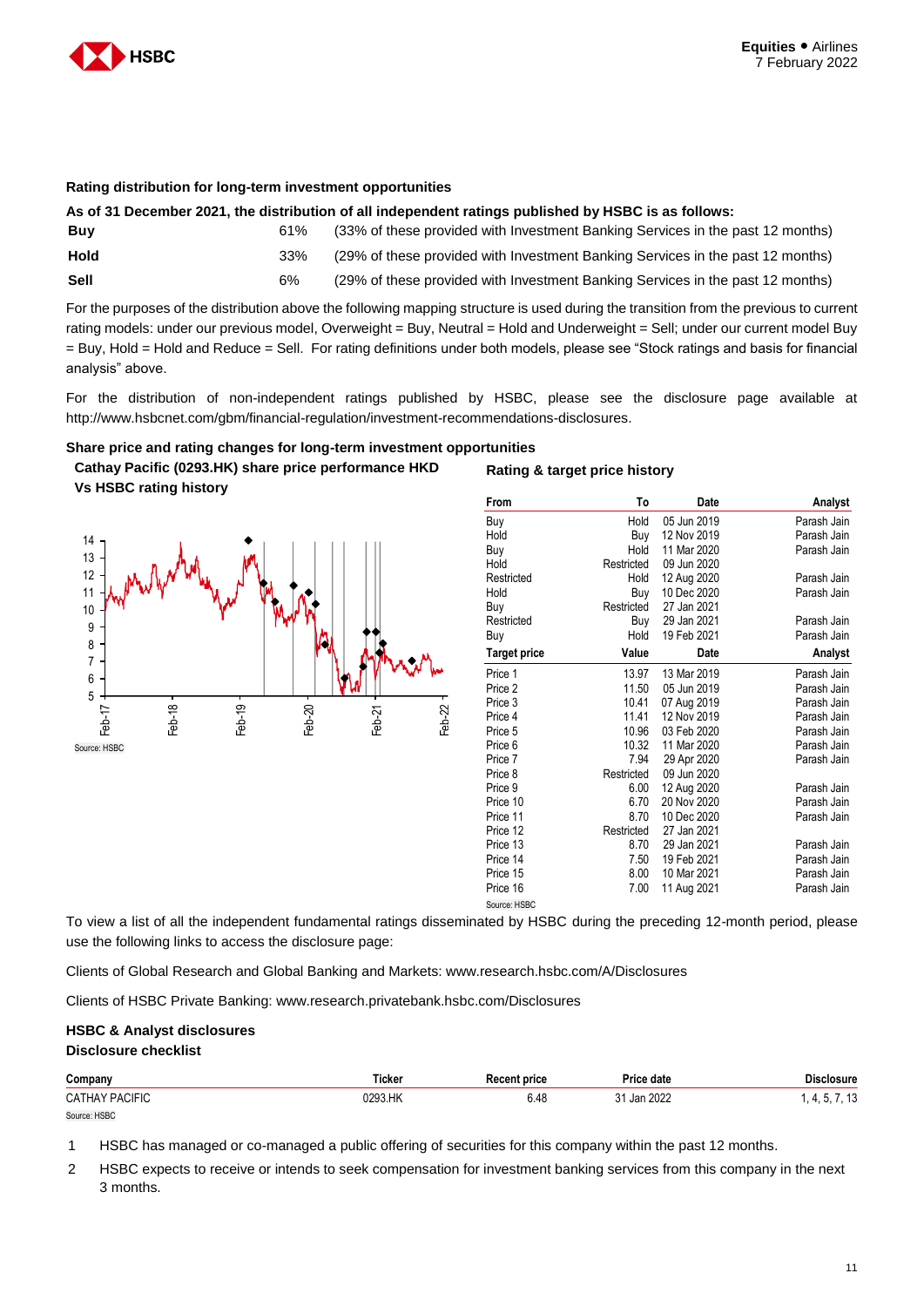

- 3 At the time of publication of this report, HSBC Securities (USA) Inc. is a Market Maker in securities issued by this company.
- 4 As of 31 December 2021, HSBC beneficially owned 1% or more of a class of common equity securities of this company.
- 5 As of 31 December 2021, this company was a client of HSBC or had during the preceding 12 month period been a client of and/or paid compensation to HSBC in respect of investment banking services.
- 6 As of 31 December 2021, this company was a client of HSBC or had during the preceding 12 month period been a client of and/or paid compensation to HSBC in respect of non-investment banking securities-related services.
- 7 As of 31 December 2021, this company was a client of HSBC or had during the preceding 12 month period been a client of and/or paid compensation to HSBC in respect of non-securities services.
- 8 A covering analyst/s has received compensation from this company in the past 12 months.
- 9 A covering analyst/s or a member of his/her household has a financial interest in the securities of this company, as detailed below.
- 10 A covering analyst/s or a member of his/her household is an officer, director or supervisory board member of this company, as detailed below.
- 11 At the time of publication of this report, HSBC is a non-US Market Maker in securities issued by this company and/or in securities in respect of this company
- 12 As of 26 Jan 2022, HSBC beneficially held a net long position of more than 0.5% of this company's total issued share capital, calculated according to the SSR methodology.
- 13 As of 26 Jan 2022, HSBC beneficially held a net short position of more than 0.5% of this company's total issued share capital, calculated according to the SSR methodology.

HSBC and its affiliates will from time to time sell to and buy from customers the securities/instruments, both equity and debt (including derivatives) of companies covered in HSBC Research on a principal or agency basis or act as a market maker or liquidity provider in the securities/instruments mentioned in this report.

Analysts, economists, and strategists are paid in part by reference to the profitability of HSBC which includes investment banking, sales & trading, and principal trading revenues.

Whether, or in what time frame, an update of this analysis will be published is not determined in advance.

Non-U.S. analysts may not be associated persons of HSBC Securities (USA) Inc, and therefore may not be subject to FINRA Rule 2241 or FINRA Rule 2242 restrictions on communications with the subject company, public appearances and trading securities held by the analysts.

Economic sanctions imposed by the EU, the UK, the USA and certain other jurisdictions generally prohibit transacting or dealing in any debt or equity issued by Russian SSI entities on or after 16 July 2014 (Restricted SSI Securities). Economic sanctions imposed by the USA also generally prohibit US persons from purchasing or selling publicly traded securities issued by companies designated by the US Government as "Chinese Military-Industrial Complex Companies" (CMICs) or any publicly traded securities that are derivative of, or designed to provide investment exposure to, the targeted CMIC securities (collectively, Restricted CMIC Securities). This report does not constitute advice in relation to any Restricted SSI Securities or Restricted CMIC Securities, and as such, this report should not be construed as an inducement to transact in any Restricted SSI Securities or Restricted CMIC Securities.

For disclosures in respect of any company mentioned in this report, please see the most recently published report on that company available at www.hsbcnet.com/research. HSBC Private Banking clients should contact their Relationship Manager for queries regarding other research reports. In order to find out more about the proprietary models used to produce this report, please contact the authoring analyst.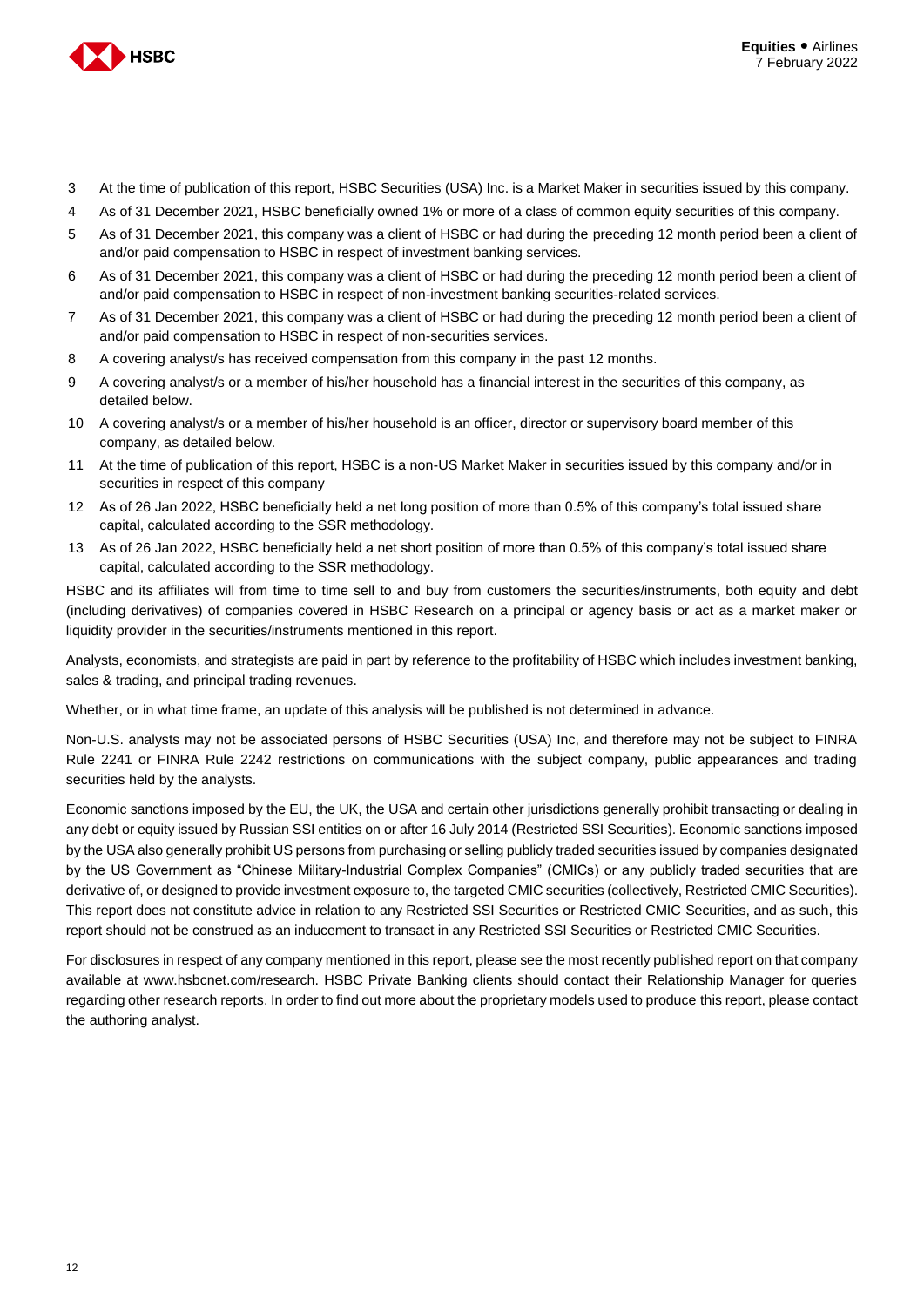

#### **Additional disclosures**

- 1 This report is dated as at 07 February 2022.
- 2 All market data included in this report are dated as at close 28 January 2022, unless a different date and/or a specific time of day is indicated in the report.
- 3 HSBC has procedures in place to identify and manage any potential conflicts of interest that arise in connection with its Research business. HSBC's analysts and its other staff who are involved in the preparation and dissemination of Research operate and have a management reporting line independent of HSBC's Investment Banking business. Information Barrier procedures are in place between the Investment Banking, Principal Trading, and Research businesses to ensure that any confidential and/or price sensitive information is handled in an appropriate manner.
- 4 You are not permitted to use, for reference, any data in this document for the purpose of (i) determining the interest payable, or other sums due, under loan agreements or under other financial contracts or instruments, (ii) determining the price at which a financial instrument may be bought or sold or traded or redeemed, or the value of a financial instrument, and/or (iii) measuring the performance of a financial instrument or of an investment fund.

#### **Production & distribution disclosures**

- 1. This report was produced and signed off by the author on 04 Feb 2022 03:28 GMT.
- 2. In order to see when this report was first disseminated please see the disclosure page available at https://www.research.hsbc.com/R/34/KVthJ2Q